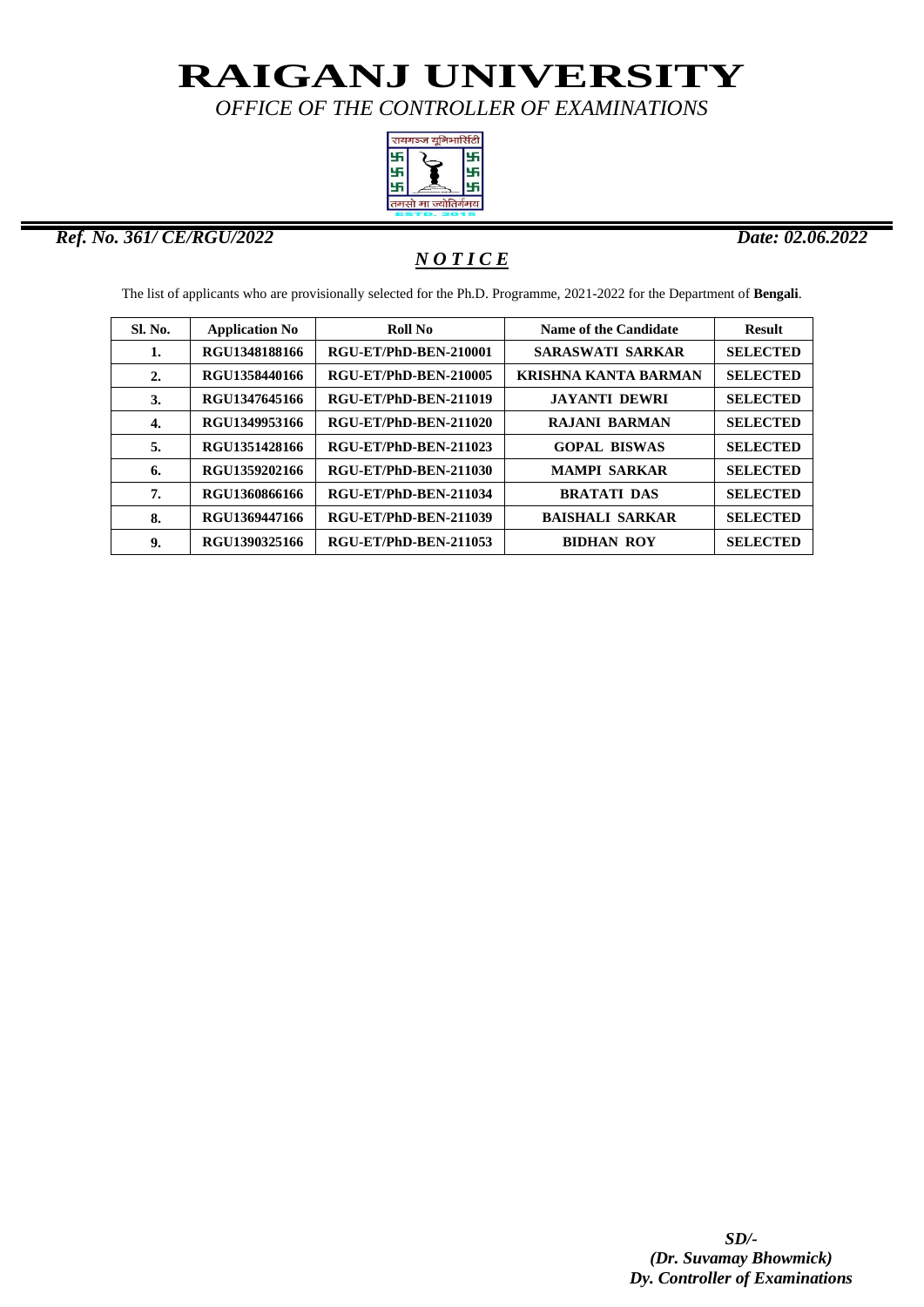*OFFICE OF THE CONTROLLER OF EXAMINATIONS*



#### *Ref. No. 361/ CE/RGU/2022 Date: 02.06.2022*

ı

### *N O T I C E*

The list of applicants who are provisionally selected for the Ph.D. Programme, 2021-2022 for the Department of **English**.

| Sl. No. | <b>Application No</b> | Roll No                      | <b>Name of the Candidate</b> | <b>Result</b>   |
|---------|-----------------------|------------------------------|------------------------------|-----------------|
| 1.      | RGU1375325168         | RGU-ET/PhD-ENG-210004        | <b>BISWAJIT DEBNATH</b>      | <b>SELECTED</b> |
| 2.      | RGU1349644168         | RGU-ET/PhD-ENG-211017        | NEHA SWARNAKAR               | <b>SELECTED</b> |
| 3.      | RGU1351312168         | RGU-ET/PhD-ENG-211018        | RIT CHATTAPADHYAY            | <b>SELECTED</b> |
| 4.      | RGU1352170168         | RGU-ET/PhD-ENG-211020        | SWAGATA SINGHA RAY           | <b>SELECTED</b> |
| 5.      | RGU1359995168         | <b>RGU-ET/PhD-ENG-211023</b> | <b>ASHISH CHETTRI</b>        | <b>SELECTED</b> |
| 6.      | RGU1370744168         | RGU-ET/PhD-ENG-211029        | <b>MD ABUL KALAM SK</b>      | <b>SELECTED</b> |
| 7.      | RGU1376934168         | RGU-ET/PhD-ENG-211030        | <b>BIKRAM DAS</b>            | <b>SELECTED</b> |
| 8.      | RGU1386132168         | RGU-ET/PhD-ENG-211034        | <b>SMRITI SINGH</b>          | <b>SELECTED</b> |
| 9.      | RGU1386808168         | RGU-ET/PhD-ENG-211035        | <b>SUBHAJIT ROY</b>          | <b>SELECTED</b> |
| 10.     | RGU1390918168         | RGU-ET/PhD-ENG-211036        | SHANGSITA GOSWAMI            | <b>SELECTED</b> |
| 11.     | RGU1398744168         | RGU-ET/PhD-ENG-211037        | <b>DIBYENDU SARKAR</b>       | <b>SELECTED</b> |
| 12.     | RGU1410629168         | RGU-ET/PhD-ENG-211040        | <b>BISHAL THAPA</b>          | <b>SELECTED</b> |
| 13.     | RGU1414451168         | RGU-ET/PhD-ENG-211043        | <b>ROHIT KUMAR DE</b>        | <b>SELECTED</b> |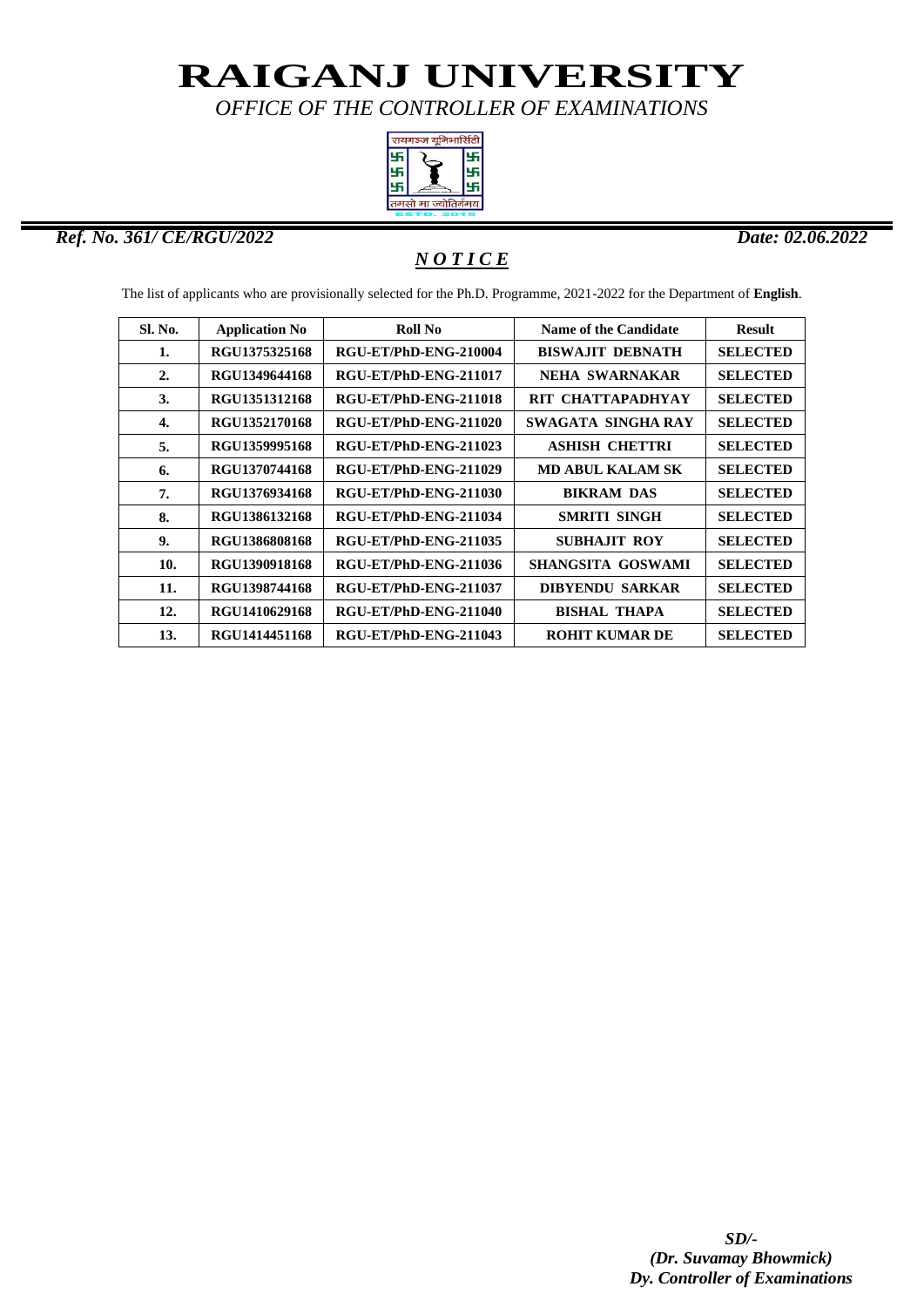*OFFICE OF THE CONTROLLER OF EXAMINATIONS*



#### *Ref. No. 361/ CE/RGU/2022 Date: 02.06.2022*

ı

### *N O T I C E*

The list of applicants who are provisionally selected for the Ph.D. Programme, 2021-2022 for the Department of **Philosophy**.

| <b>Sl. No.</b> | <b>Application No</b> | Roll No               | <b>Name of the Candidate</b> | <b>Result</b>   |
|----------------|-----------------------|-----------------------|------------------------------|-----------------|
| 1.             | RGU1350152170         | RGU-ET/PhD-PHI-211010 | <b>MEGHNATH ROY</b>          | <b>SELECTED</b> |
| 2.             | RGU1360207170         | RGU-ET/PhD-PHI-211020 | <b>RAMKRISHNA BARMAN</b>     | <b>SELECTED</b> |
| 3.             | RGU1379764170         | RGU-ET/PhD-PHI-211026 | <b>BIKRAM AICH</b>           | <b>SELECTED</b> |
| 4.             | RGU1380357170         | RGU-ET/PhD-PHI-211028 | <b>KAMAL CHANDRA DAS</b>     | <b>SELECTED</b> |
| 5.             | RGU1392662170         | RGU-ET/PhD-PHI-211031 | <b>BIPLAB CHANDRA SARKAR</b> | <b>SELECTED</b> |
| 6.             | RGU1416483170         | RGU-ET/PhD-PHI-211039 | <b>KAMAL SK</b>              | <b>SELECTED</b> |
| 7.             | RGU1422463170         | RGU-ET/PhD-PHI-211040 | <b>LOVELY BOSU</b>           | <b>SELECTED</b> |
|                |                       |                       |                              |                 |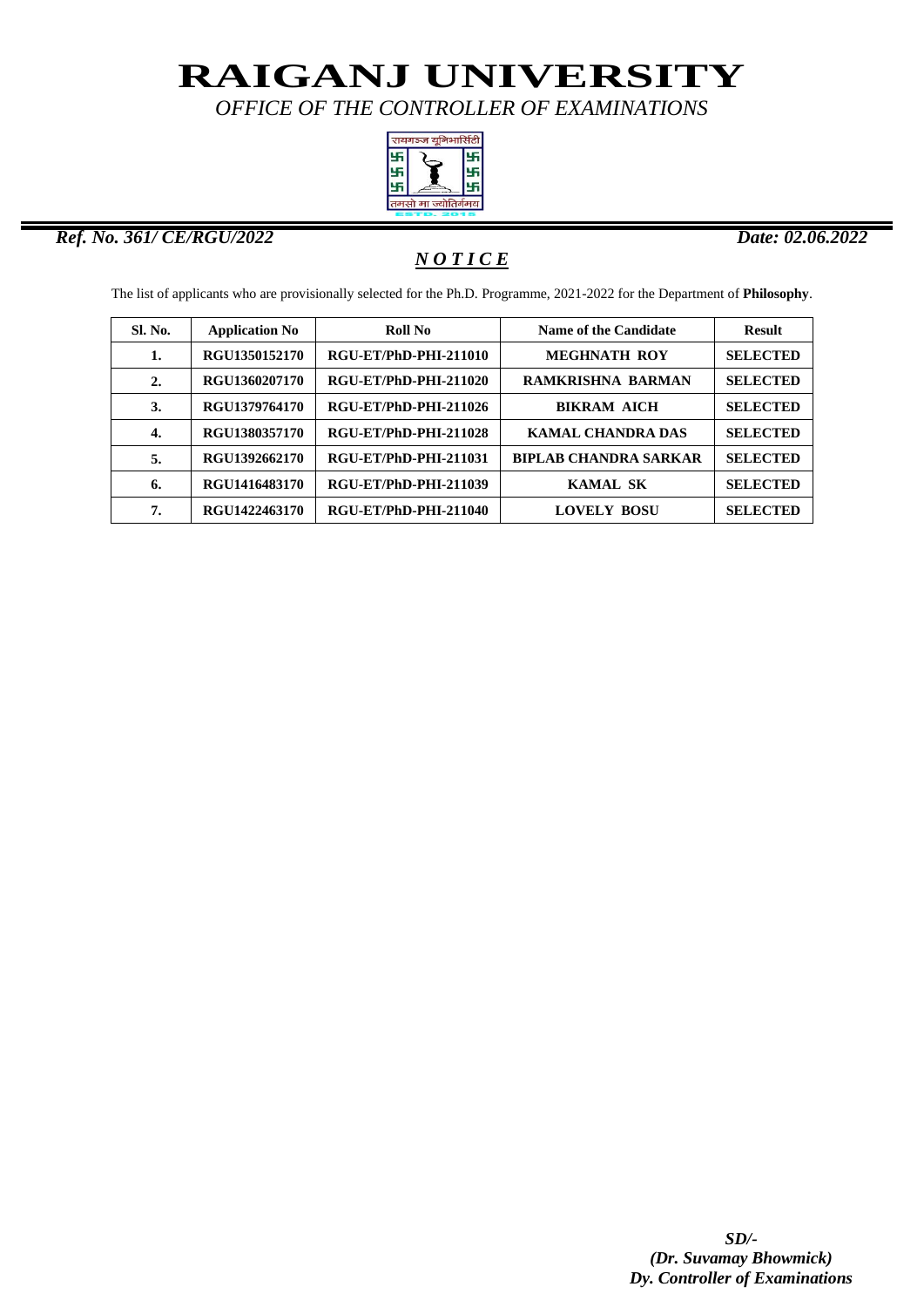*OFFICE OF THE CONTROLLER OF EXAMINATIONS*



#### *Ref. No. 361/ CE/RGU/2022 Date: 02.06.2022*

ı

### *N O T I C E*

The list of applicants who are provisionally selected for the Ph.D. Programme, 2021-2022 for the Department of **Political Science**.

| Sl. No.          | <b>Application No</b> | Roll No               | <b>Name of the Candidate</b> | <b>Result</b>   |
|------------------|-----------------------|-----------------------|------------------------------|-----------------|
| 1.               | RGU1358164171         | RGU-ET/PhD-POL-210003 | PIYALI CHAKRABORTY           | <b>SELECTED</b> |
| $\overline{2}$ . | RGU1364208171         | RGU-ET/PhD-POL-210005 | <b>AISHORIYA MAJUMDER</b>    | <b>SELECTED</b> |
| 3.               | RGU1346373171         | RGU-ET/PhD-POL-211013 | PRASANTA BARMAN              | <b>SELECTED</b> |
| 4.               | RGU1346849171         | RGU-ET/PhD-POL-211015 | <b>SANJAY BARMAN</b>         | <b>SELECTED</b> |
| 5.               | RGU1350685171         | RGU-ET/PhD-POL-211018 | <b>JOYDEB SARKAR</b>         | <b>SELECTED</b> |
| 6.               | RGU1350933171         | RGU-ET/PhD-POL-211019 | <b>AYAN MARICK</b>           | <b>SELECTED</b> |
| 7.               | RGU1351636171         | RGU-ET/PhD-POL-211020 | <b>BISWAJIT BARMAN</b>       | <b>SELECTED</b> |
| 8.               | RGU1353535171         | RGU-ET/PhD-POL-211023 | <b>GULSHAN AKHTAR</b>        | <b>SELECTED</b> |
| 9.               | RGU1355733171         | RGU-ET/PhD-POL-211024 | <b>TASHI BHUTIA</b>          | <b>SELECTED</b> |
| 10.              | RGU1360079171         | RGU-ET/PhD-POL-211027 | <b>CHANDAN KUMAR BARMAN</b>  | <b>SELECTED</b> |
| 11.              | RGU1365721171         | RGU-ET/PhD-POL-211029 | <b>DIPAK BARKAIT</b>         | <b>SELECTED</b> |
| 12.              | RGU1382147171         | RGU-ET/PhD-POL-211042 | <b>BARUN SINGHA</b>          | <b>SELECTED</b> |
| 13.              | RGU1383928171         | RGU-ET/PhD-POL-211044 | <b>ARITRA SUR</b>            | <b>SELECTED</b> |
| 14.              | RGU1409564171         | RGU-ET/PhD-POL-211052 | <b>MOUSUMI SAHA</b>          | <b>SELECTED</b> |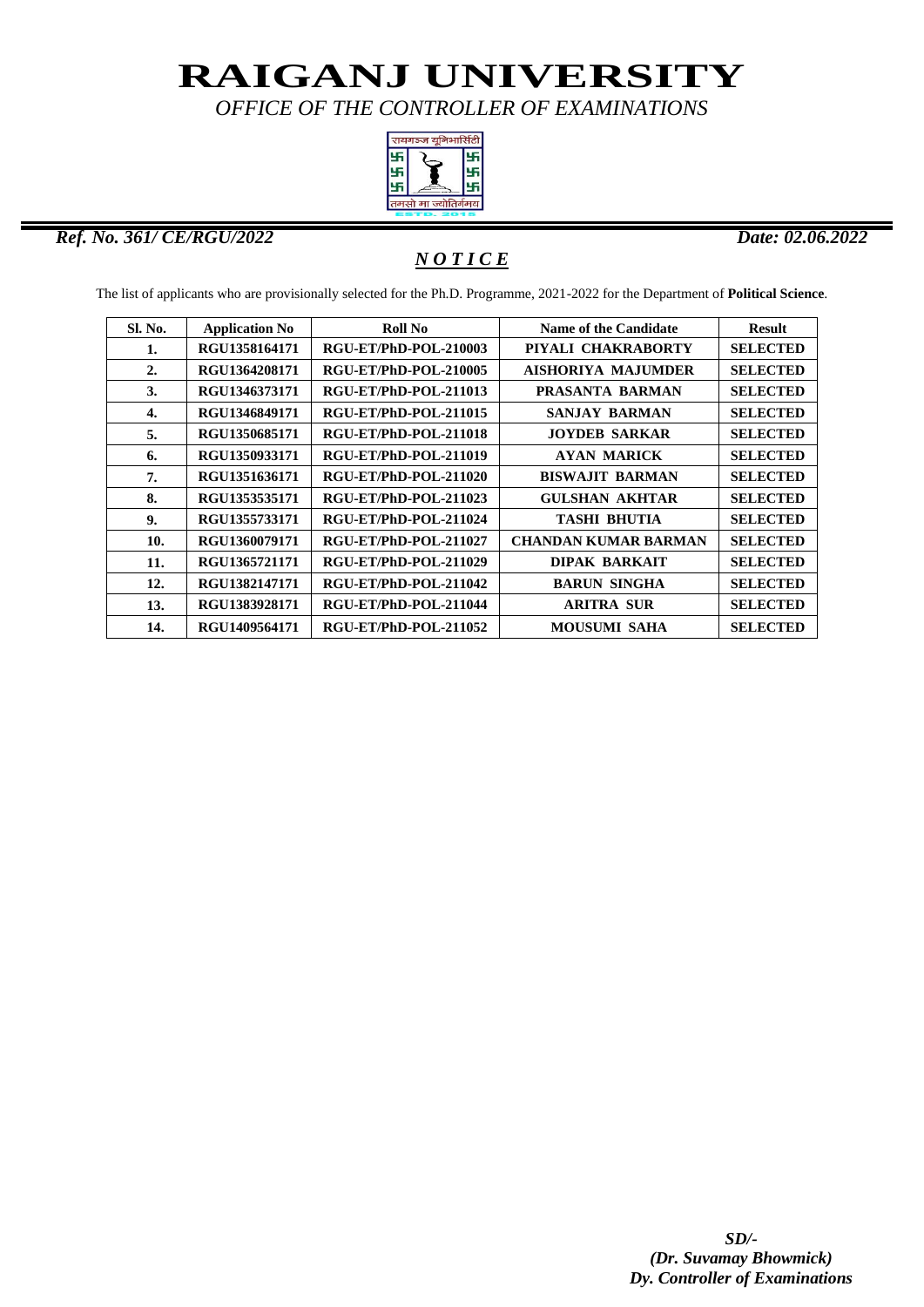*OFFICE OF THE CONTROLLER OF EXAMINATIONS*



#### *Ref. No. 361/ CE/RGU/2022 Date: 02.06.2022*

ı

### *N O T I C E*

The list of applicants who are provisionally selected for the Ph.D. Programme, 2021-2022 for the Department of **Geography**.

| Sl. No. | <b>Application No</b> | <b>Roll No</b>        | <b>Name of the Candidate</b> | <b>Result</b>   |
|---------|-----------------------|-----------------------|------------------------------|-----------------|
| 1.      | RGU1381590160         | RGU-ET/PhD-GEO-210003 | <b>GOUR SARKAR</b>           | <b>SELECTED</b> |
| 2.      | RGU1346989160         | RGU-ET/PhD-GEO-211007 | <b>MANIK DAS</b>             | <b>SELECTED</b> |
| 3.      | RGU1348816160         | RGU-ET/PhD-GEO-211009 | NANIGOPAL SARKAR             | <b>SELECTED</b> |
| 4.      | RGU1354578160         | RGU-ET/PhD-GEO-211011 | <b>DOLI ROY</b>              | <b>SELECTED</b> |
| 5.      | RGU1369654160         | RGU-ET/PhD-GEO-211018 | <b>PRATIK SARKAR</b>         | <b>SELECTED</b> |
| 6.      | RGU1376984160         | RGU-ET/PhD-GEO-211023 | <b>SANJOY DEB</b>            | <b>SELECTED</b> |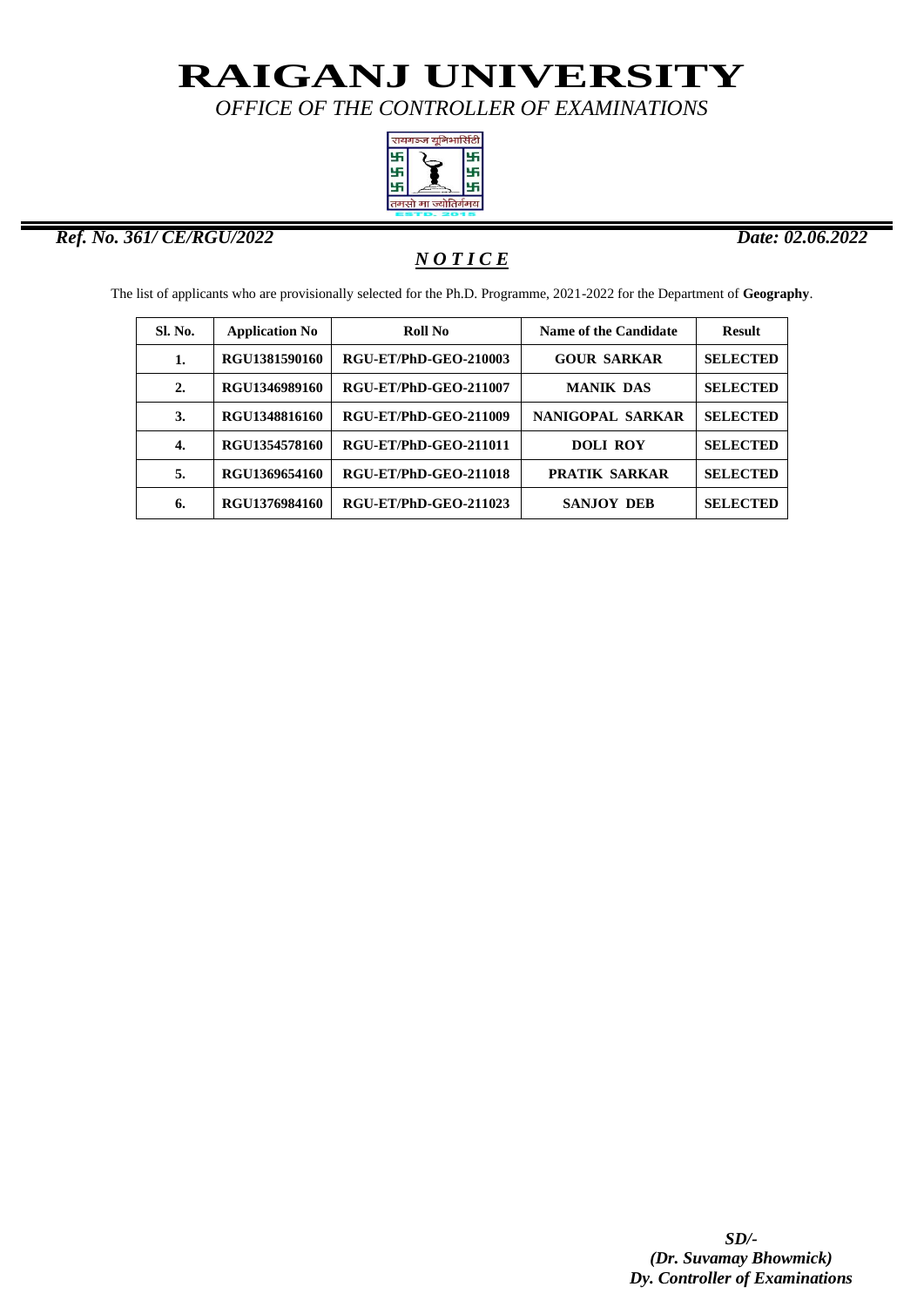*OFFICE OF THE CONTROLLER OF EXAMINATIONS*



#### *Ref. No. 361/ CE/RGU/2022 Date: 02.06.2022*

ı

### *N O T I C E*

The list of applicants who are provisionally selected for the Ph.D. Programme, 2021-2022 for the Department of **Education**.

| <b>Sl. No.</b>   | <b>Application No</b> | <b>Roll No</b>        | <b>Name of the Candidate</b> | <b>Result</b>   |
|------------------|-----------------------|-----------------------|------------------------------|-----------------|
| 1.               | RGU1346323400         | RGU-ET/PhD-EDU-211018 | PRASANSHA SUBBA              | <b>SELECTED</b> |
| $\overline{2}$ . | RGU1351413400         | RGU-ET/PhD-EDU-211026 | <b>INDRANI SINGHA</b>        | <b>SELECTED</b> |
| 3.               | RGU1360745400         | RGU-ET/PhD-EDU-211038 | PRASENJIT DAS                | <b>SELECTED</b> |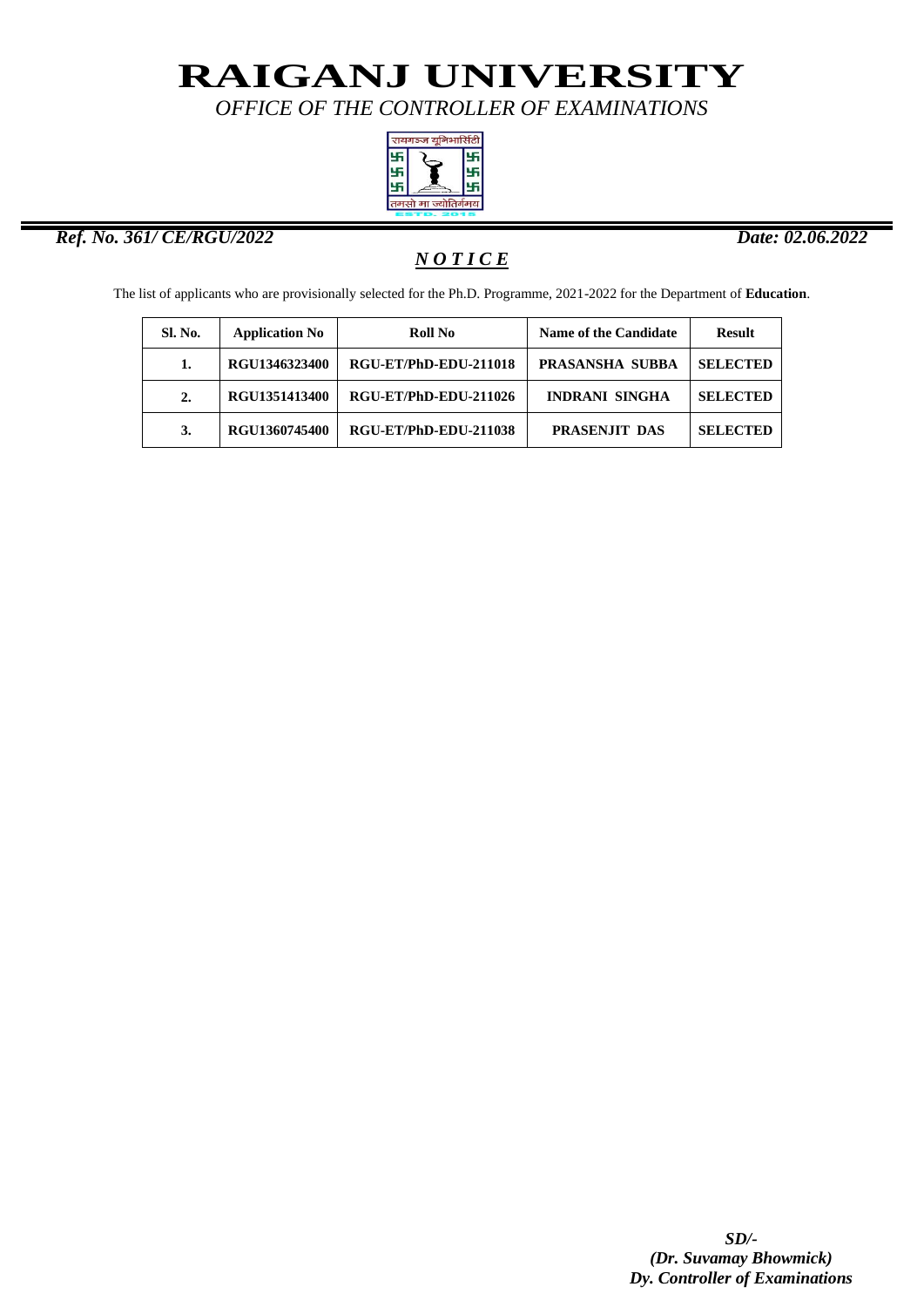*OFFICE OF THE CONTROLLER OF EXAMINATIONS*



#### *Ref. No. 361/ CE/RGU/2022 Date: 02.06.2022*

ı

### *N O T I C E*

The list of applicants who are provisionally selected for the Ph.D. Programme, 2021-2022 for the Department of **Economics**.

| Sl. No.          | <b>Application No</b> | Roll No                      | Name of the Candidate  | Result          |
|------------------|-----------------------|------------------------------|------------------------|-----------------|
| 1.               | RGU1376374159         | RGU-ET/PhD-ECO-210002        | DEBAPRIYA GHOSH        | <b>SELECTED</b> |
| $\overline{2}$ . | <b>RGU1360055159</b>  | <b>RGU-ET/PhD-ECO-211007</b> | SOYADA UMMONWARA HOOUE | <b>SELECTED</b> |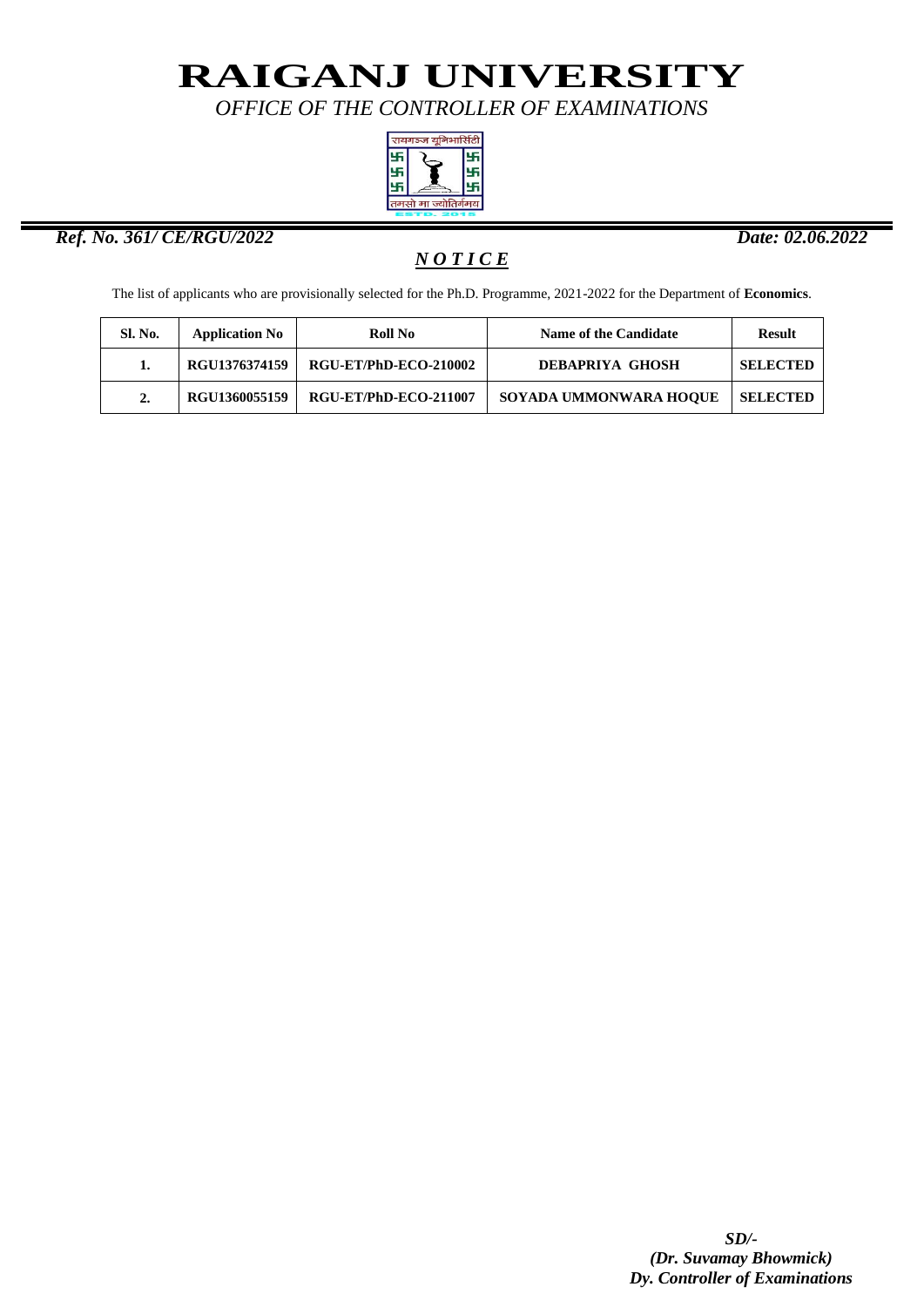*OFFICE OF THE CONTROLLER OF EXAMINATIONS*



#### *Ref. No. 361/ CE/RGU/2022 Date: 02.06.2022*

ı

### *N O T I C E*

The list of applicants who are provisionally selected for the Ph.D. Programme, 2021-2022 for the Department of **Commerce**.

| Sl. No.          | <b>Application No</b> | <b>Roll No</b>        | <b>Name of the Candidate</b> | <b>Result</b>   |
|------------------|-----------------------|-----------------------|------------------------------|-----------------|
|                  | RGU1351775167         | RGU-ET/PhD-COM-210001 | <b>JOYDEV SAHA</b>           | <b>SELECTED</b> |
| $\overline{2}$ . | RGU1370152167         | RGU-ET/PhD-COM-210003 | DEEP DEBNATH                 | <b>SELECTED</b> |
| 3.               | RGU1392423167         | RGU-ET/PhD-COM-210004 | <b>RISHAV SAHA</b>           | <b>SELECTED</b> |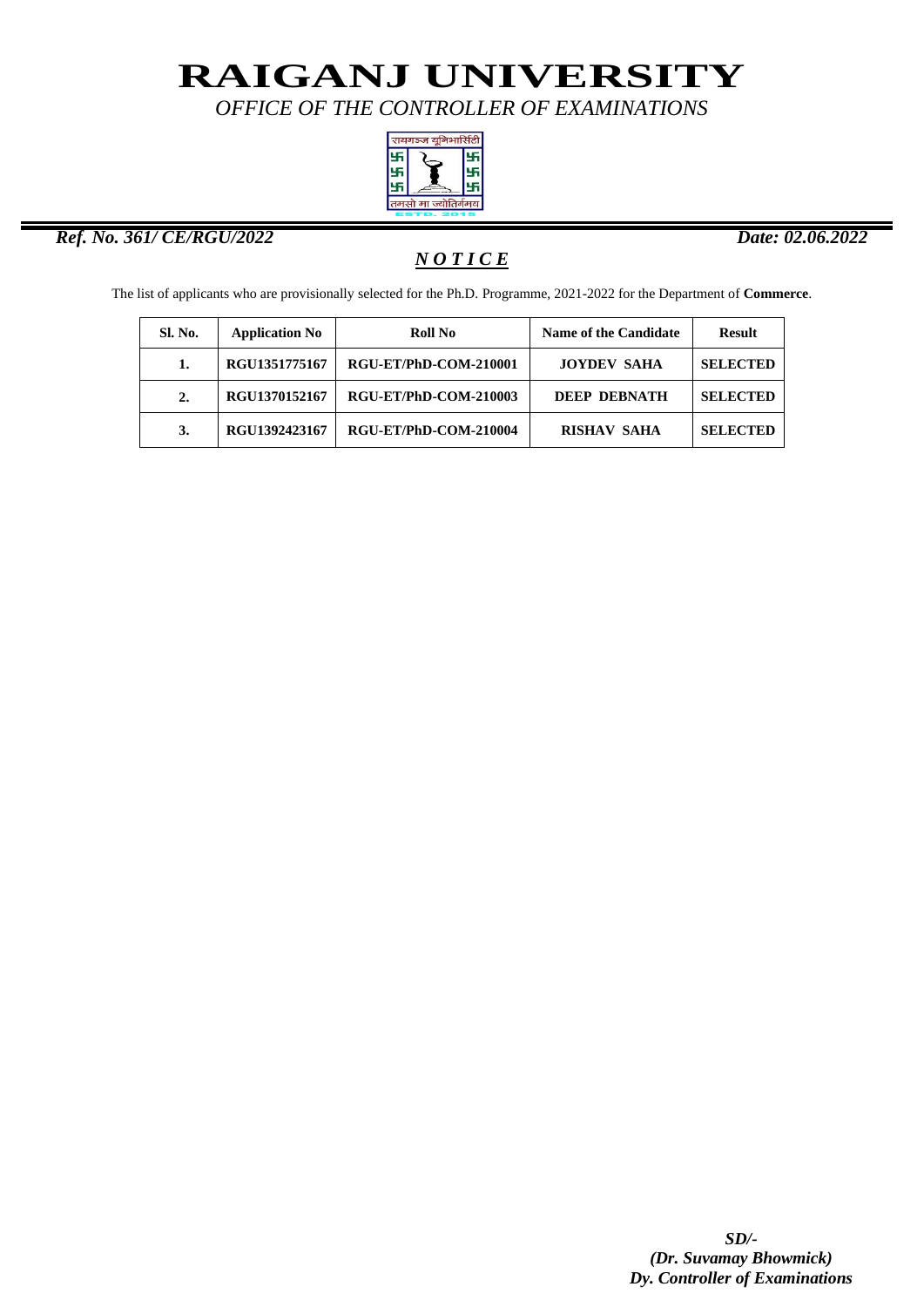*OFFICE OF THE CONTROLLER OF EXAMINATIONS*



#### *Ref. No. 361/ CE/RGU/2022 Date: 02.06.2022*

ı

*N O T I C E*

The list of applicants who are provisionally selected for the Ph.D. Programme, 2021-2022 for the Department of **Physics**.

| Sl. No. | <b>Application No</b> | Roll No               | <b>Name of the Candidate</b> | Result          |
|---------|-----------------------|-----------------------|------------------------------|-----------------|
|         | RGU1347638163         | RGU-ET/PhD-PHY-211003 | <b>NUR MOHAMMAD</b>          | <b>SELECTED</b> |
| 2.      | RGU1348122163         | RGU-ET/PhD-PHY-211005 | SAMARENDRA NATH SAHA         | <b>SELECTED</b> |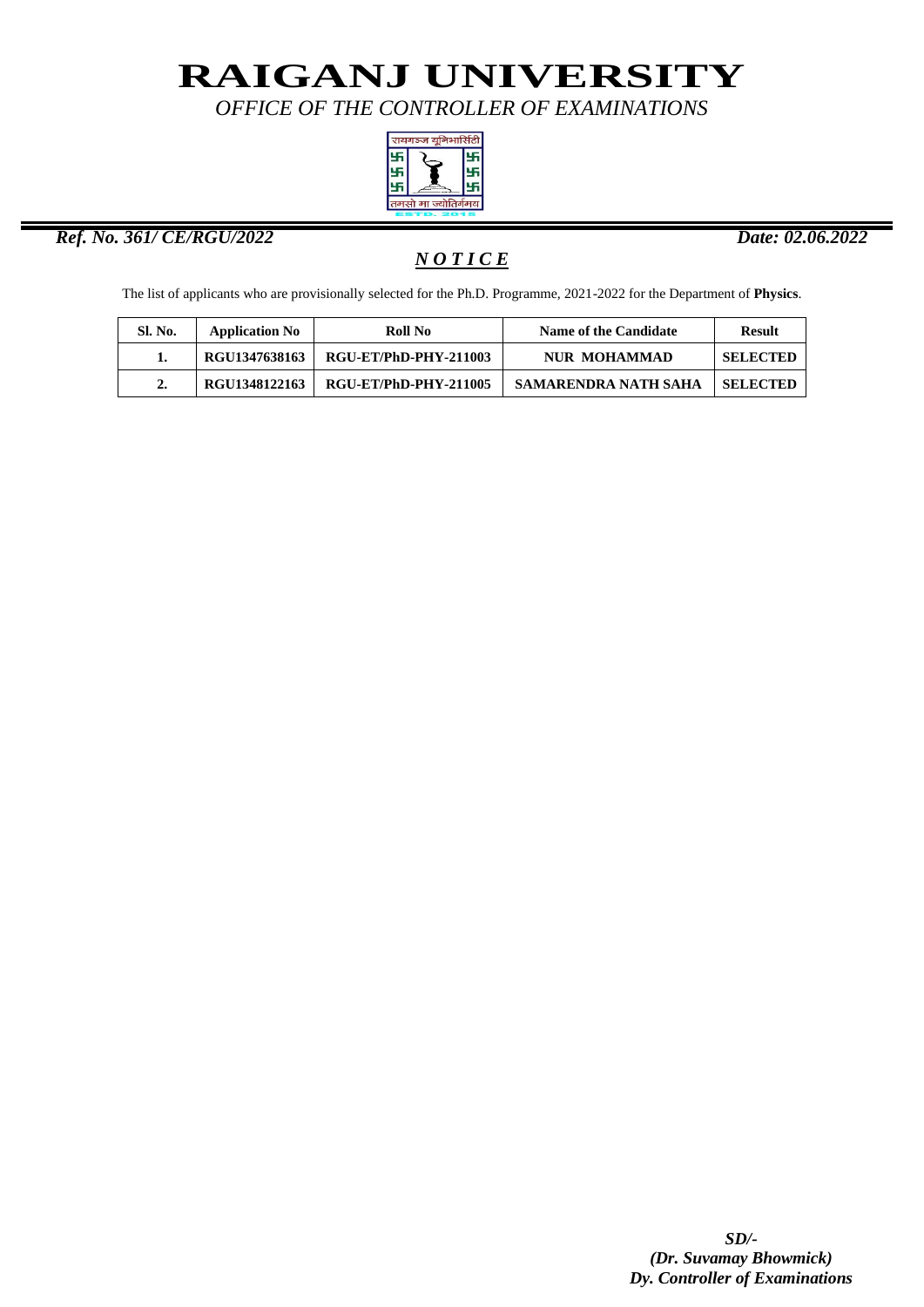*OFFICE OF THE CONTROLLER OF EXAMINATIONS*



#### *Ref. No. 361/ CE/RGU/2022 Date: 02.06.2022*

ı

### *N O T I C E*

The list of applicants who are provisionally selected for the Ph.D. Programme, 2021-2022 for the Department of **Chemistry**.

| <b>Sl. No.</b> | <b>Application No</b> | Roll No               | <b>Name of the Candidate</b> | <b>Result</b>   |
|----------------|-----------------------|-----------------------|------------------------------|-----------------|
|                | RGU1348955157         | RGU-ET/PhD-CHE-210001 | <b>DEBASHREE SINGH</b>       | <b>SELECTED</b> |
| 2.             | RGU1419914157         | RGU-ET/PhD-CHE-211004 | SUDIPTA HAZARI               | <b>SELECTED</b> |
| 3.             | RGU1446080157         | RGU-ET/PhD-CHE-211005 | PRIYABRATA MITRA             | <b>SELECTED</b> |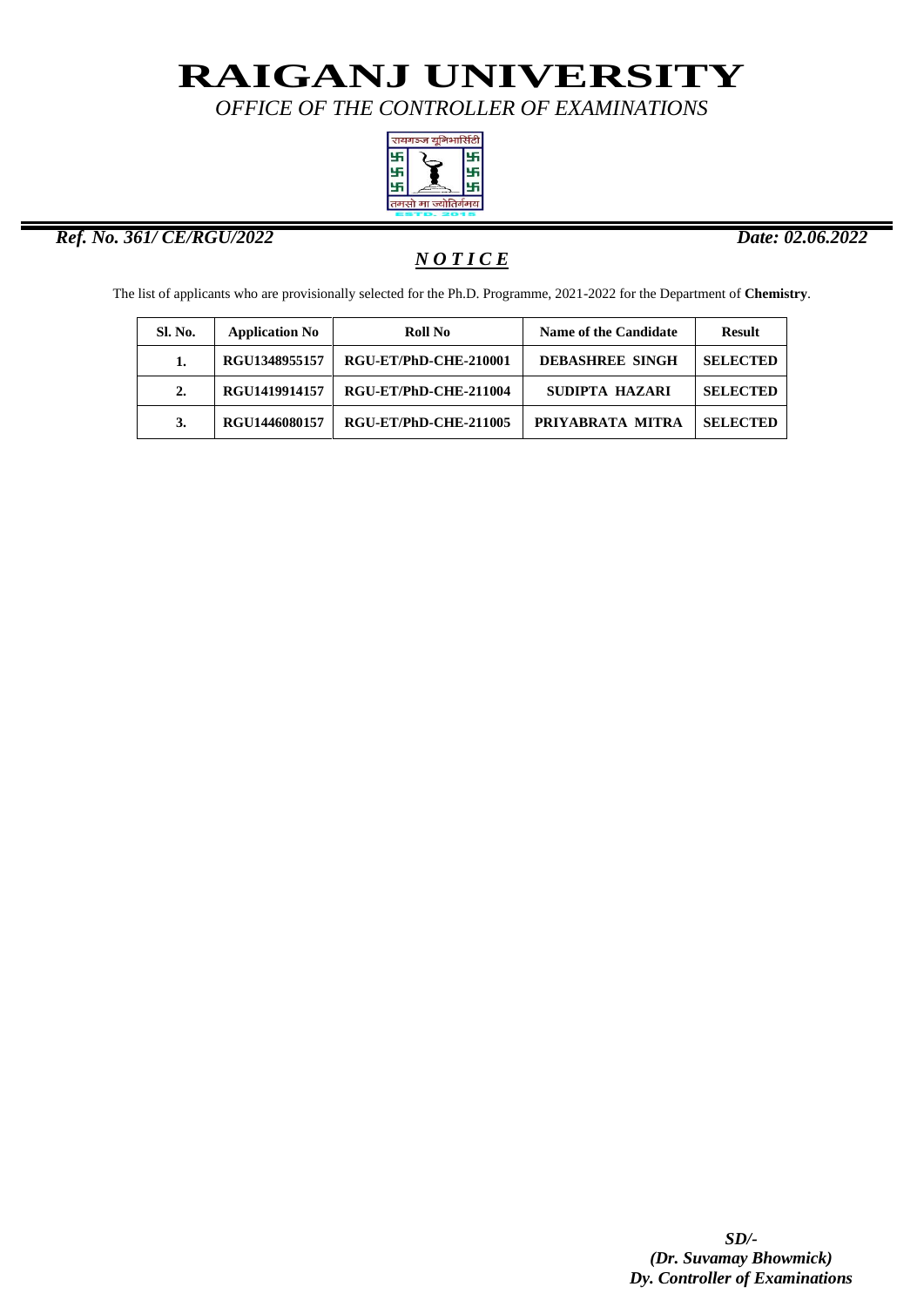*OFFICE OF THE CONTROLLER OF EXAMINATIONS*



#### *Ref. No. 361/ CE/RGU/2022 Date: 02.06.2022*

ı

### *N O T I C E*

The list of applicants who are provisionally selected for the Ph.D. Programme, 2021-2022 for the Department of **Mathematics**.

| <b>Sl. No.</b> | <b>Application No</b> | Roll No               | Name of the Candidate       | <b>Result</b>   |
|----------------|-----------------------|-----------------------|-----------------------------|-----------------|
| 1.             | RGU1348262161         | RGU-ET/PhD-MAT-211007 | <b>SUMAN MAJHI</b>          | <b>SELECTED</b> |
| 2.             | RGU1348705161         | RGU-ET/PhD-MAT-211008 | <b>SUDIP KUMAR GUIN</b>     | <b>SELECTED</b> |
| 3.             | RGU1367468161         | RGU-ET/PhD-MAT-211014 | <b>SAIFUR RAHAMAN</b>       | <b>SELECTED</b> |
| 4.             | RGU1369886161         | RGU-ET/PhD-MAT-211015 | <b>JAYANTA DAS</b>          | <b>SELECTED</b> |
| 5.             | RGU1382568161         | RGU-ET/PhD-MAT-211019 | <b>DEBASHIS ROY</b>         | <b>SELECTED</b> |
| 6.             | RGU1397869161         | RGU-ET/PhD-MAT-211021 | <b>AFSAR HOSSAIN SARKAR</b> | <b>SELECTED</b> |
| 7.             | RGU1420710161         | RGU-ET/PhD-MAT-211025 | <b>TANUSHRI BARMAN</b>      | <b>SELECTED</b> |
| 8.             | RGU1432249161         | RGU-ET/PhD-MAT-211026 | <b>DIPANKAR PAL</b>         | <b>SELECTED</b> |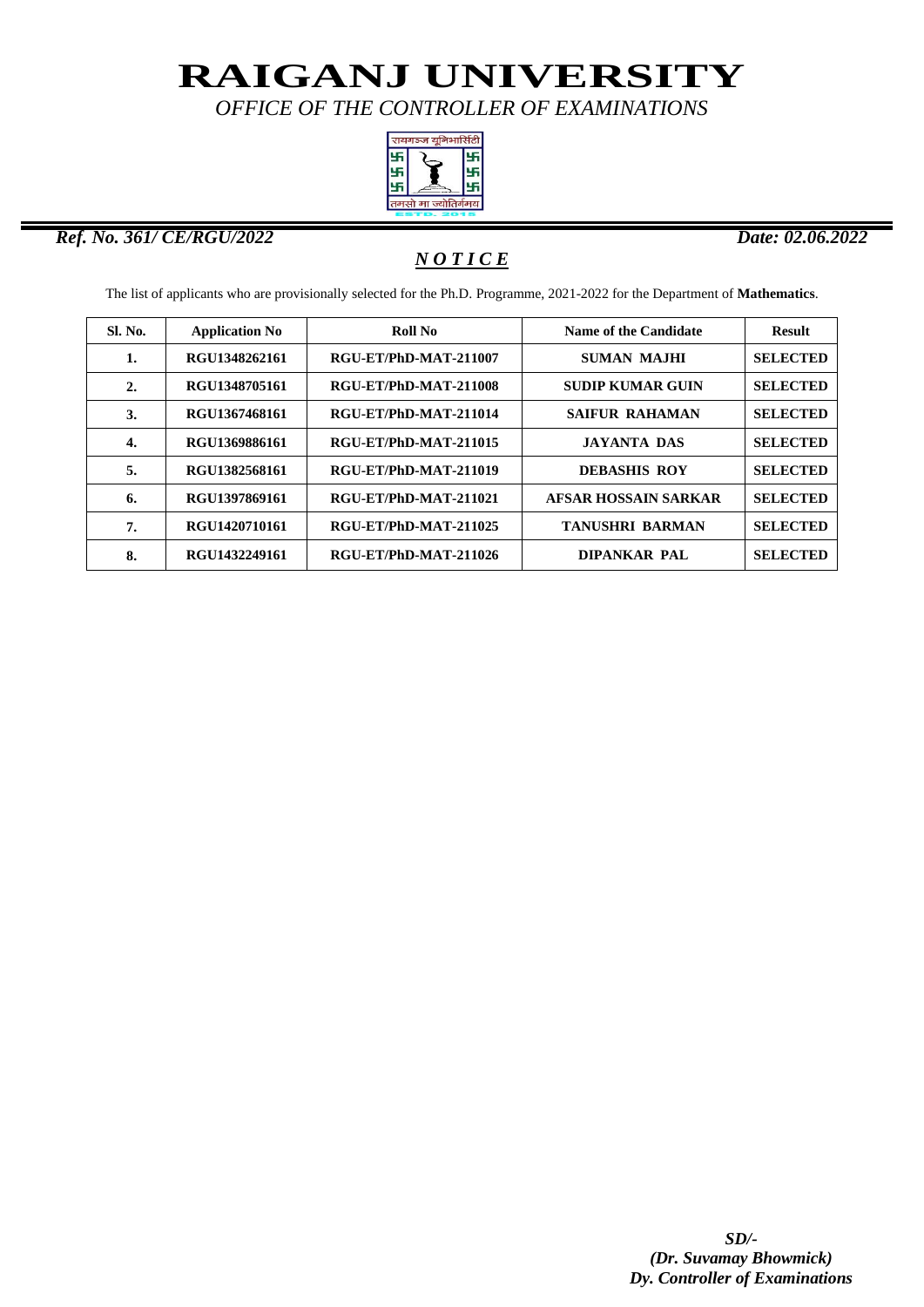*OFFICE OF THE CONTROLLER OF EXAMINATIONS*



#### *Ref. No. 361/ CE/RGU/2022 Date: 02.06.2022*

ı

### *N O T I C E*

The list of applicants who are provisionally selected for the Ph.D. Programme, 2021-2022 for the Department of **Botany**.

| <b>Sl. No.</b>   | <b>Application No</b> | Roll No               | <b>Name of the Candidate</b> | <b>Result</b>   |
|------------------|-----------------------|-----------------------|------------------------------|-----------------|
| 1.               | RGU1349671156         | RGU-ET/PhD-BOT-210002 | <b>SWAGATO MUKHERJEE</b>     | <b>SELECTED</b> |
| $\overline{2}$ . | RGU1365297156         | RGU-ET/PhD-BOT-210003 | SUTIRTHA PRAMANIK            | <b>SELECTED</b> |
| 3.               | RGU1370384156         | RGU-ET/PhD-BOT-210005 | DEBAPRIYA KARMAKAR           | <b>SELECTED</b> |
| 4.               | RGU1387070156         | RGU-ET/PhD-BOT-210006 | <b>PAYAL BOSE</b>            | <b>SELECTED</b> |
| 5.               | RGU1398144156         | RGU-ET/PhD-BOT-210007 | ANAMIKA KARMAKAR             | <b>SELECTED</b> |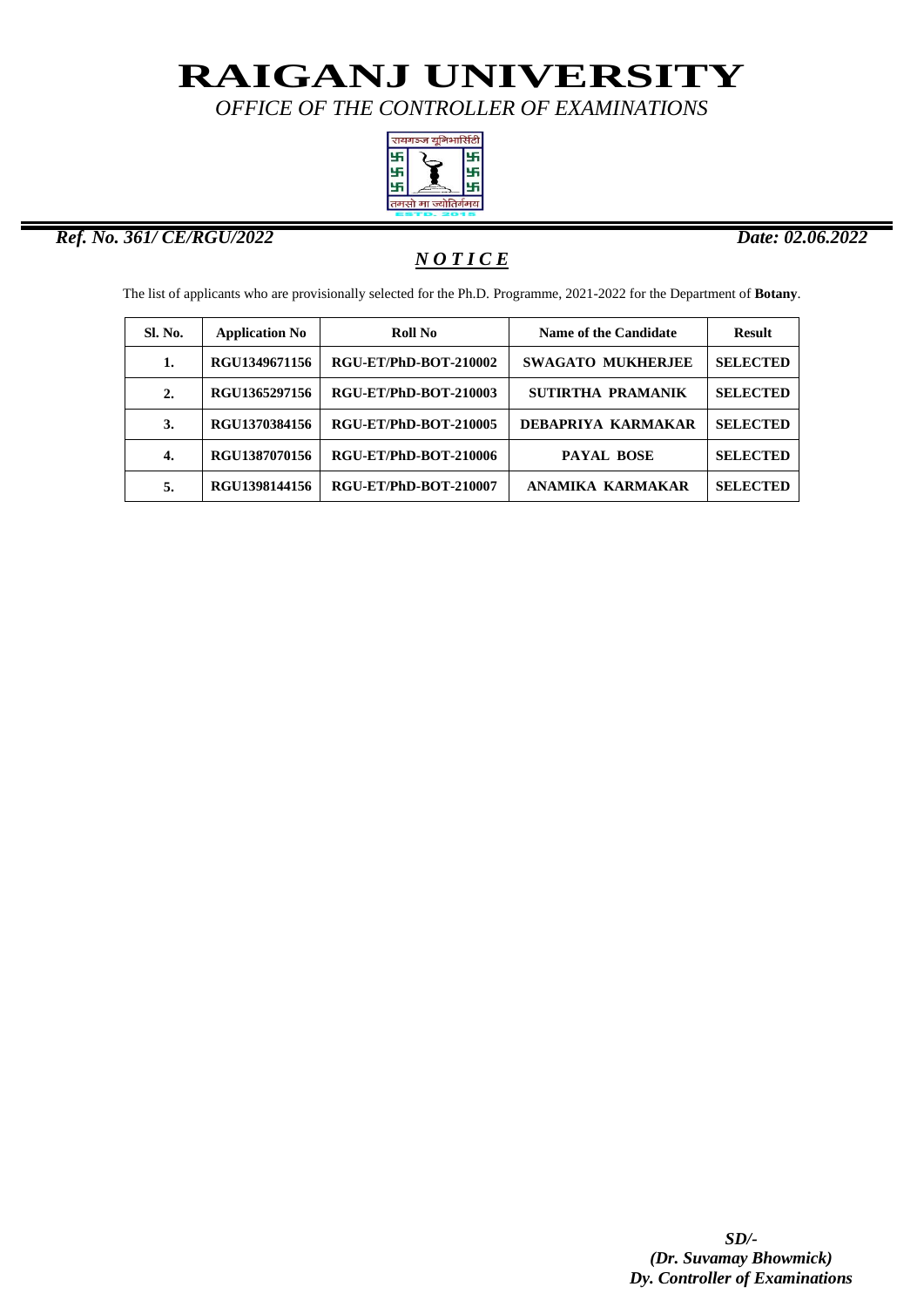*OFFICE OF THE CONTROLLER OF EXAMINATIONS*



#### *Ref. No. 361/ CE/RGU/2022 Date: 02.06.2022*

ı

### *N O T I C E*

The list of applicants who are provisionally selected for the Ph.D. Programme, 2021-2022 for the Department of **Zoology**.

| <b>Sl. No.</b>   | <b>Application No</b> | Roll No                      | Name of the Candidate      | <b>Result</b>   |
|------------------|-----------------------|------------------------------|----------------------------|-----------------|
|                  | RGU1347492165         | <b>RGU-ET/PhD-ZOO-211002</b> | <b>SUMAN BARMAN</b>        | <b>SELECTED</b> |
| $\overline{2}$ . | RGU1347970165         | <b>RGU-ET/PhD-ZOO-211003</b> | <b>SUKANTA MANDAL</b>      | <b>SELECTED</b> |
| 3.               | RGU1360543165         | <b>RGU-ET/PhD-ZOO-211004</b> | <b>DEEPSIKHA MUKHERJEE</b> | <b>SELECTED</b> |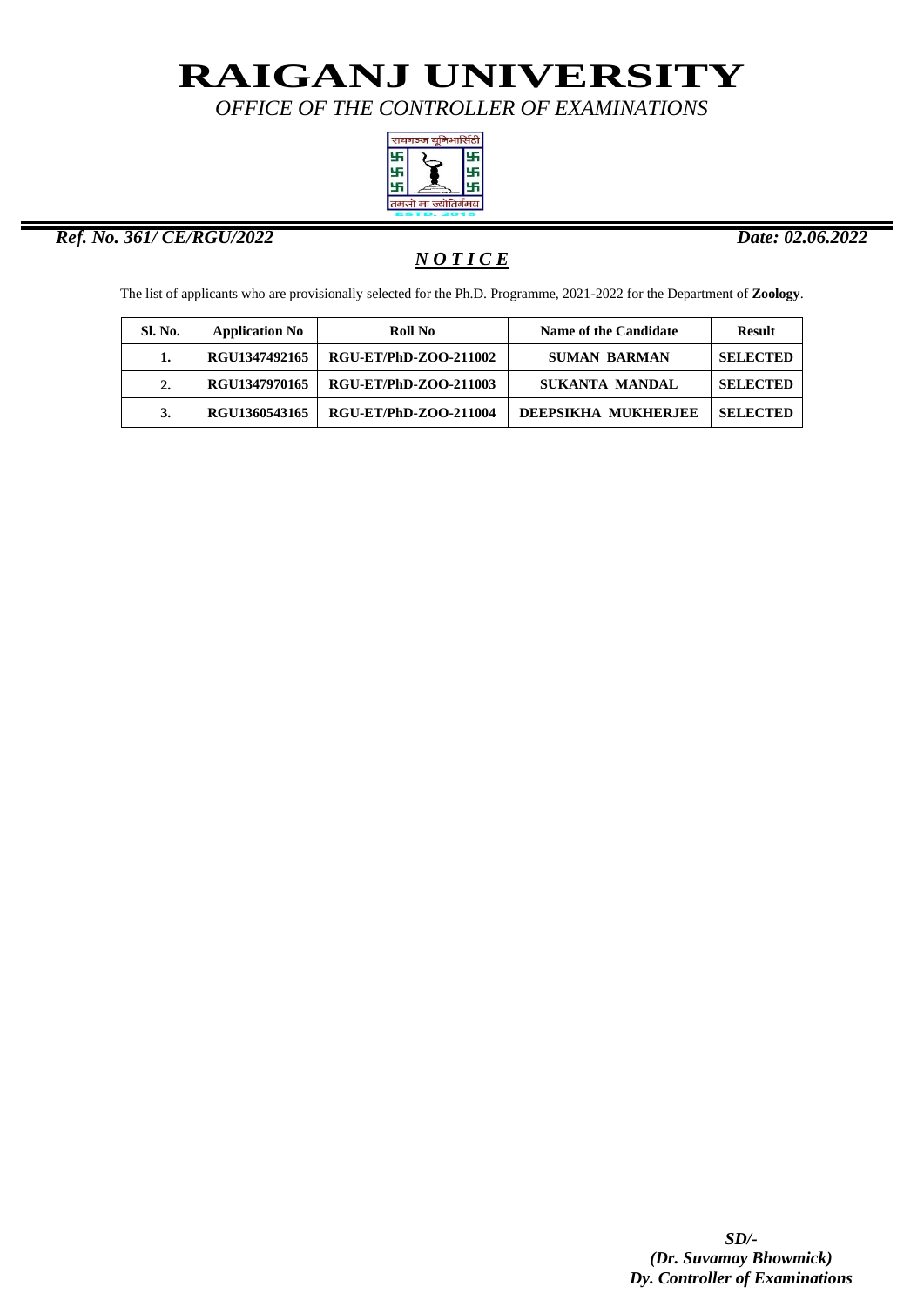*OFFICE OF THE CONTROLLER OF EXAMINATIONS*



#### *Ref. No. 361/ CE/RGU/2022 Date: 02.06.2022*

ı

### *N O T I C E*

The list of applicants who are provisionally selected for the Ph.D. Programme, 2021-2022 for the Department of **Microbiology**.

| <b>Sl. No.</b> | <b>Application No</b> | Roll No               | <b>Name of the Candidate</b> | <b>Result</b>   |
|----------------|-----------------------|-----------------------|------------------------------|-----------------|
| 1.             | RGU1353180162         | RGU-ET/PhD-MIC-210002 | <b>APSARA SARKAR</b>         | <b>SELECTED</b> |
| 2.             | RGU1361935162         | RGU-ET/PhD-MIC-210003 | <b>SHAONI GHOSH</b>          | <b>SELECTED</b> |
| 3.             | RGU1358106162         | RGU-ET/PhD-MIC-211006 | SOUMYADEB BHATTACHARYYA      | <b>SELECTED</b> |
| 4.             | RGU1360426162         | RGU-ET/PhD-MIC-211007 | <b>SAMIRAN HAZRA</b>         | <b>SELECTED</b> |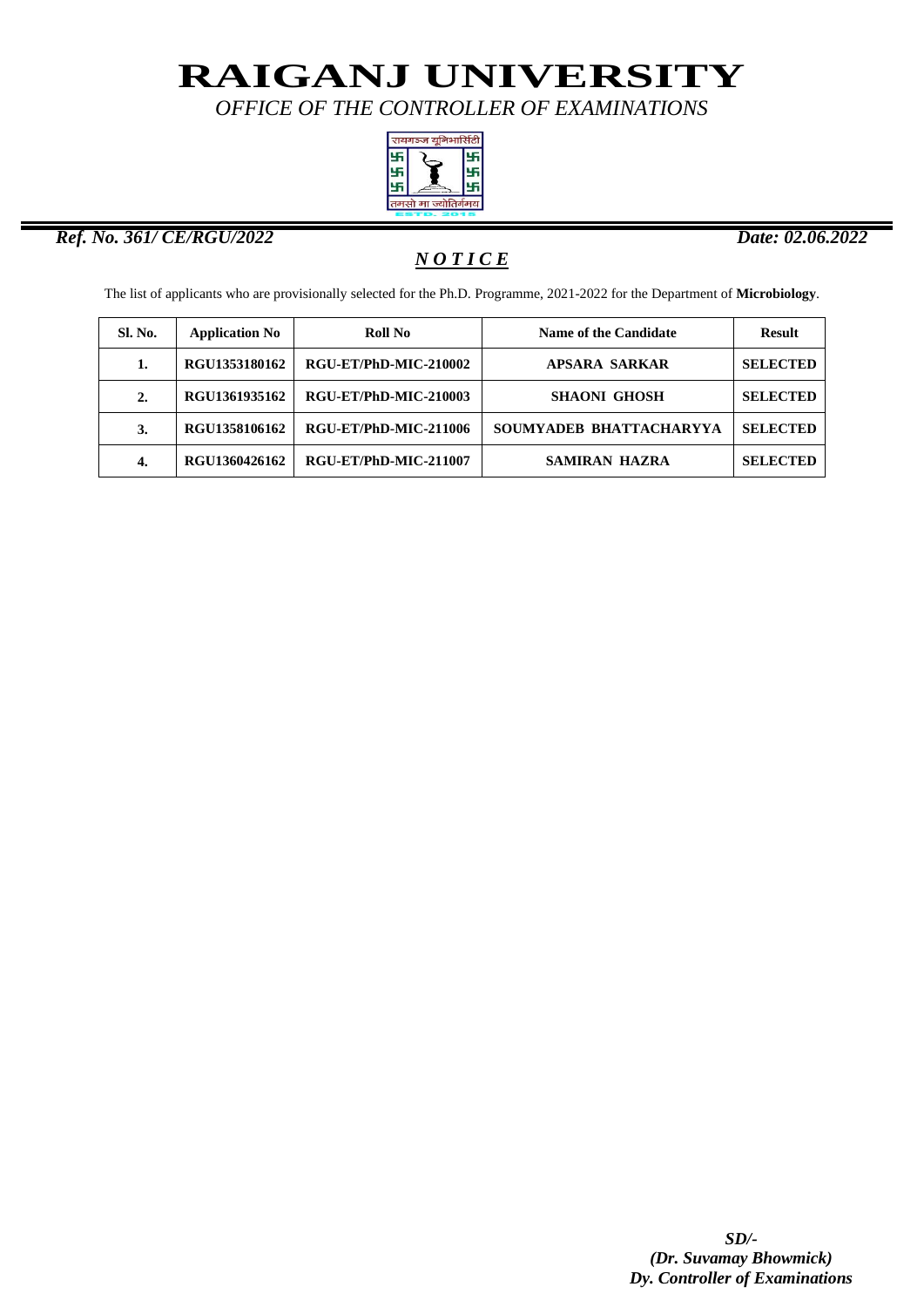*OFFICE OF THE CONTROLLER OF EXAMINATIONS*



#### *Ref. No. 361/ CE/RGU/2022 Date: 02.06.2022*

ı

### *N O T I C E*

The list of applicants who are provisionally selected for the Ph.D. Programme, 2021-2022 for the Department of **Sericulture**.

| <b>Sl. No.</b>   | <b>Application No</b> | Roll No               | Name of the Candidate  | <b>Result</b>   |
|------------------|-----------------------|-----------------------|------------------------|-----------------|
|                  | RGU1418550164         | RGU-ET/PhD-SER-210002 | <b>DIPANKAR SARKAR</b> | <b>SELECTED</b> |
| $\overline{2}$ . | RGU1351283164         | RGU-ET/PhD-SER-211004 | <b>SHUBHAJIT SHAW</b>  | <b>SELECTED</b> |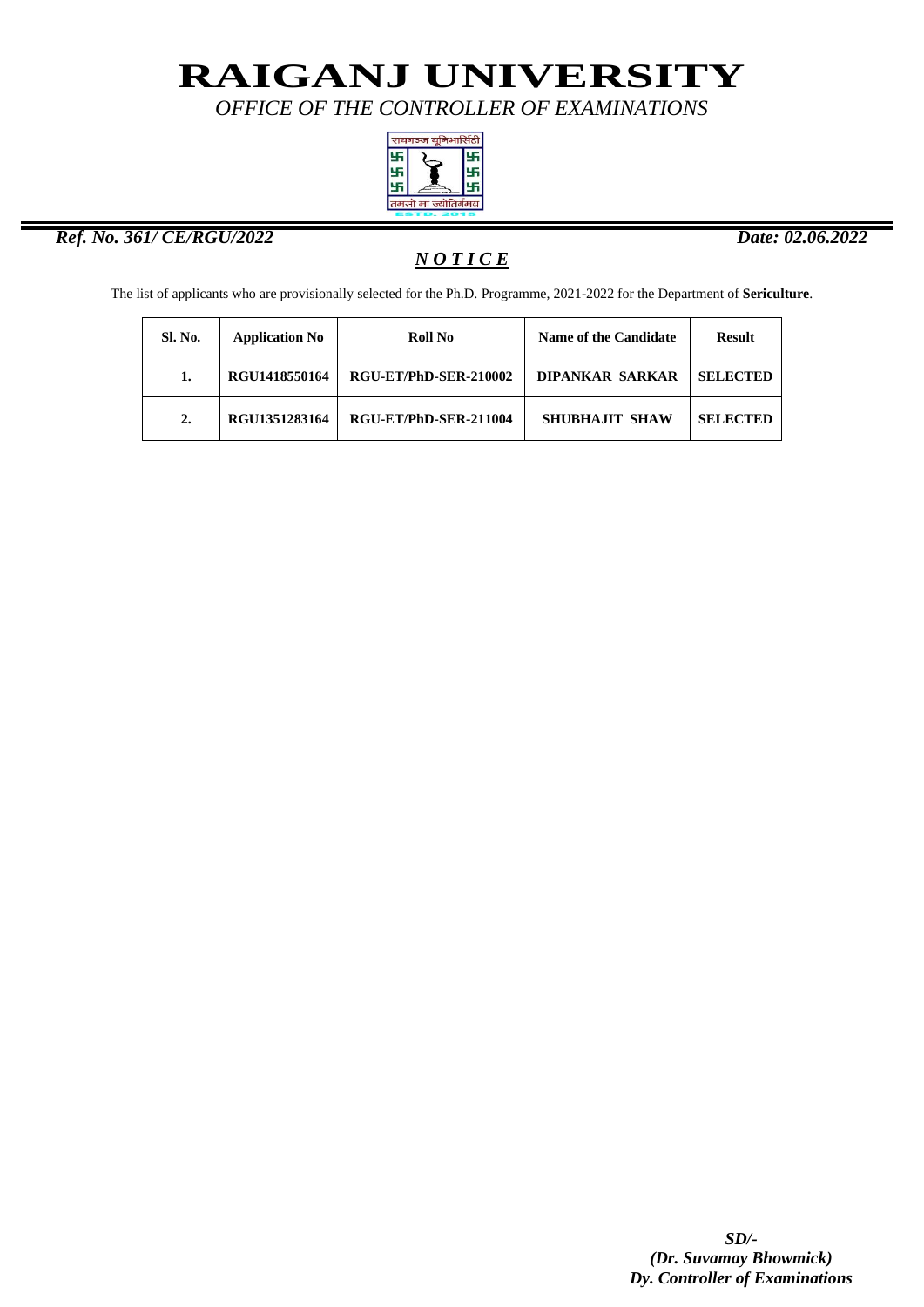*OFFICE OF THE CONTROLLER OF EXAMINATIONS*



#### *Ref. No. 361/ CE/RGU/2022 Date: 02.06.2022*

ı

### *N O T I C E*

The list of applicants who are provisionally selected for the Ph.D. Programme, 2021-2022 for the Department of **CIS (Computer and Information Science)**.

| Sl. No.          | <b>Application No</b> | <b>Roll No</b>        | <b>Name of the Candidate</b> | <b>Result</b>   |
|------------------|-----------------------|-----------------------|------------------------------|-----------------|
| 1.               | RGU1370825158         | RGU-ET/PhD-CIS-210001 | <b>SUMANTA LAL GHOSH</b>     | <b>SELECTED</b> |
| $\overline{2}$ . | RGU1433375158         | RGU-ET/PhD-CIS-210003 | <b>ANANTA KUMAR GUPTA</b>    | <b>SELECTED</b> |
| 3.               | RGU1348927158         | RGU-ET/PhD-CIS-211004 | SANCHITA GUCHHAIT            | <b>SELECTED</b> |
| 4.               | RGU1403375158         | RGU-ET/PhD-CIS-211005 | <b>RITAM CHATTERJEE</b>      | <b>SELECTED</b> |